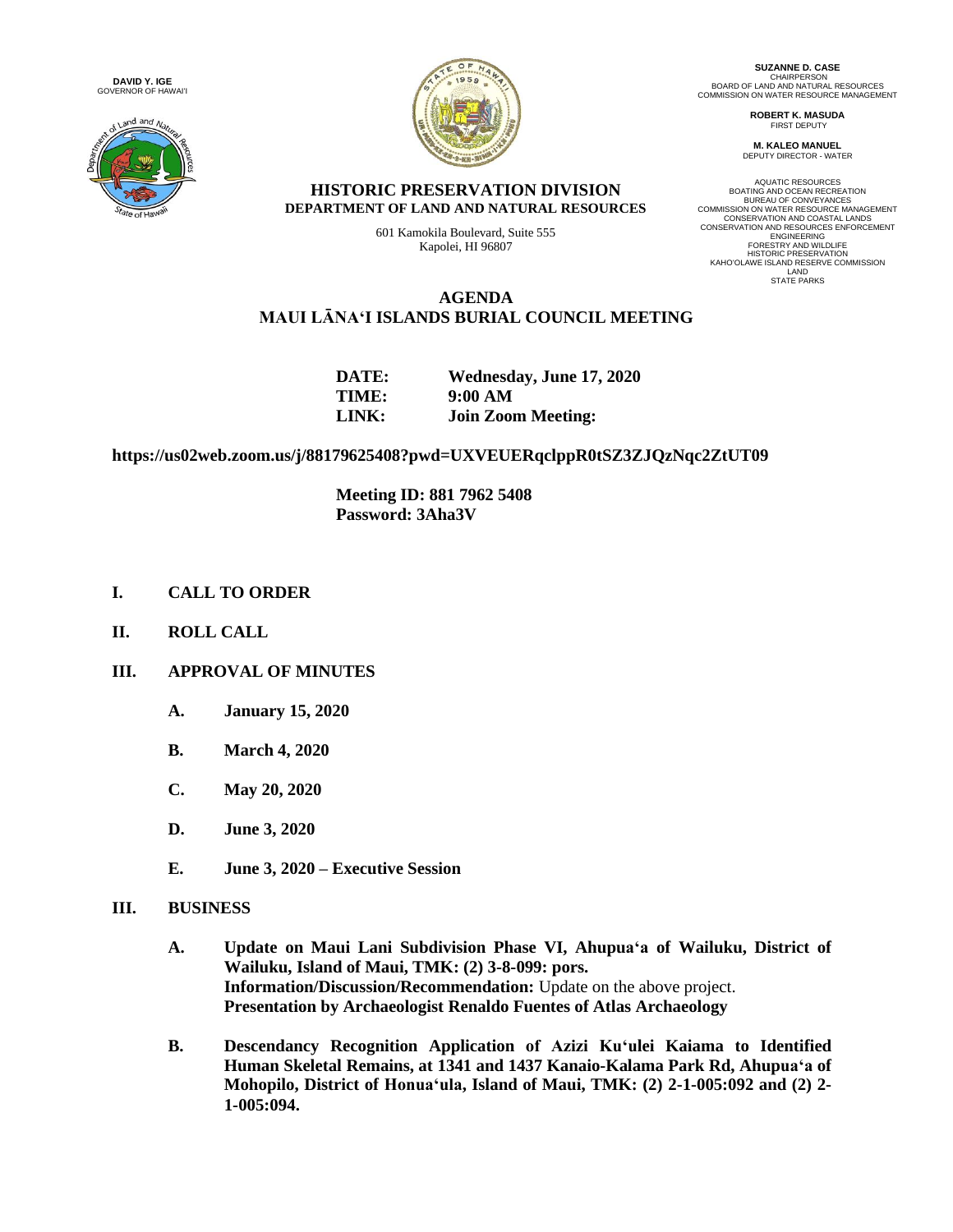**Information/Discussion/Determination:** Discussion and determination, whether to recognize the above individual as a lineal or cultural descendant to identified human skeletal remains at the above location.

The Council may elect to go into executive session pursuant to Hawaiʻi Administrative Rules (HAR) §13-300-25(d). The Council may close a meeting whenever the location or description of a Native Hawaiian burial site is under consideration. The chairperson, by the concurrence of a majority of members present at the meeting, shall be authorized to require the public to leave the meeting while the confidential matter is being discussed and reopen the meeting once the confidential matter is no longer being considered.

**C. Descendancy Recognition Application of Carol Lee Kamekona to Unidentified Human Skeletal Remains, at the Grand Wailea Hotel, Ahupuaʻa of Paeahu, District of Honuaʻula, Island of Maui, TMK: (2) 2-1-008:109. Information/Discussion/Determination:** Discussion and determination, whether to recognize the above individual as a lineal or cultural descendant to unidentified human skeletal remains at the above location.

The Council may elect to go into executive session pursuant to HAR §13-300-25(d). The Council may close a meeting whenever the location or description of a Native Hawaiian burial site is under consideration. The chairperson, by the concurrence of a majority of members present at the meeting, shall be authorized to require the public to leave the meeting while the confidential matter is being discussed and reopen the meeting once the confidential matter is no longer being considered.

**D. Descendancy Recognition Application of Hōkūao Pellegrino to Unidentified Human Skeletal Remains, at the Waiko Light Industrial Project, Ahupuaʻa of Waikapu, District of Wailuku, Island of Maui, TMK: (2) 3-8-007:102. Information/Discussion/Determination:** Discussion and determination, whether to

recognize the above individual as a lineal or cultural descendant to unidentified human skeletal remains at the above location.

The Council may elect to go into executive session pursuant to HAR §13-300-25(d). The Council may close a meeting whenever the location or description of a Native Hawaiian burial site is under consideration. The chairperson, by the concurrence of a majority of members present at the meeting, shall be authorized to require the public to leave the meeting while the confidential matter is being discussed and reopen the meeting once the confidential matter is no longer being considered.

## **V. UPDATES**

- **A. Discussion re: Waiko Light Industrial Project, Ahupuaʻa of Waikapu, District of Wailuku, Island of Maui, TMK: (2) 3-8-007:102. Information/Discussion/Recommendation:** Discussion on the above project.
- **B. Discussion re: Treatment of Iwi Kupuna at County of Maui Puamana Beach Park, 0 Pualei Drive, reported to the Maui Office of the State Historic Preservation Division on November 20, 2017, January 24, 2018, December 16, 2019 and December 24, 2019, Ahupuaʻa of Polanui, District of Lāhainā, Island of Maui, TMK: (2) 4-6- 033:001.**

**Information/Discussion/Recommendation:** Discussion on the above item.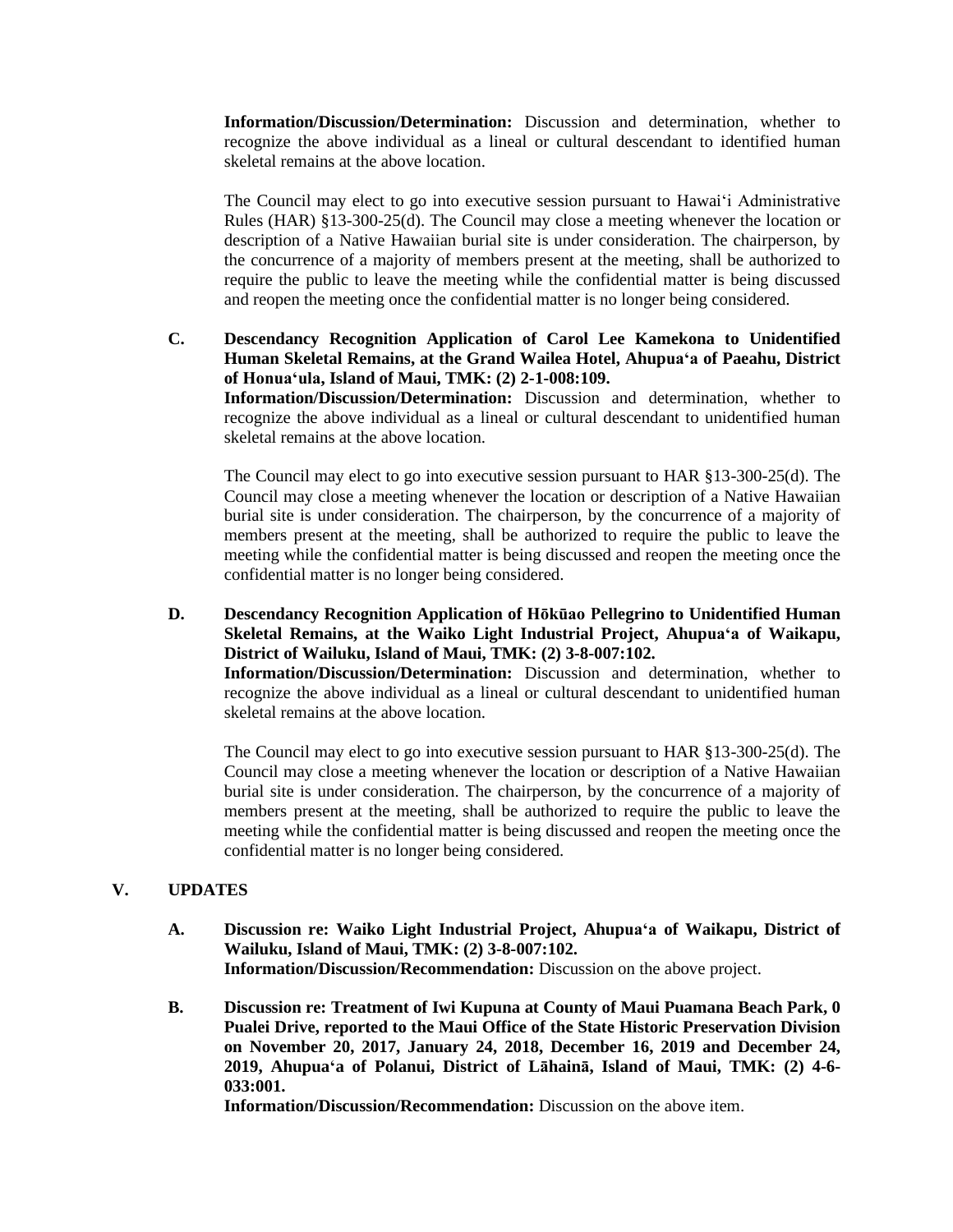- **C. Discussion re: Shoreline Erosion and it's Impacts on Human Skeletal Remains (Iwi Kupuna). Information/Discussion/Recommendation:** Discussion on the above item.
- **D. Discussion re: AES Kuihelani Solar Plus Storage Project, Ahupuaʻa of Waikapū, District of Wailuku, Maui, TMKs: (2) 3-8-005:002 pors., and (2) 3-8-006:003 pors. Information/Discussion/Recommendation:** Discussion on the above project.
- **E. Discussion re: Paeahu Solar Project, Ahupuaʻa of Paeahu and Palauea, District of Kula and Honuaʻula, Island of Maui, TMK: (2) 2-1-008:001, (2) 2-1-008-056 pors., and (2) 2-1-008-057 pors. Information/Discussion/Recommendation:** Discussion on the above project.
- **F. Discussion re: Proposed Construction of a Single-Family Residence at 4492 Makena Road, Ahupuaʻa of Palauea, District of Honuaʻula, Island of Maui, TMK: (2) 2-1- 011:015. Information/Discussion/Recommendation:** Discussion on the above project. **Presentation by Dean Frampton of Frampton and Ward, LLC. and Contracted Archaeologist Erik Friedrickson of Xamanek Researches**

### **VI. INADVERTENT**

**A. Inadvertent Discovery of Human Skeletal Remains at the Wailuku Civic Complex Phase 1A off-site improvements project, reported to the Maui Office of the State Historic Preservation Division on May 29, 2020, Ahupuaʻa of Wailuku, District of Wailuku, Island of Maui, Road R-O-W TMK: (2) 3-4-013:099, (2) 3-4-016:099, and (2) 3-4-017:099.**

**Information/Discussion/Recommendation:** Discussion about the above find.

### **VII. TRAINING**

**A. Training for Maui Lānaʻi Islands Burial Council on membership, roles, and responsibilities. Information/Discussion/Recommendation:** Discussion on the above item. **(BRING BLACK TRAINING BINDER)**

The Council may go into Executive Session pursuant to Hawaiʻi Revised Statutes section  $\S 92-5(a)(4)$ , in order to consult with its attorney on questions and issues pertaining to the Council's powers, duties, privileges, immunities, and liabilities.

#### **VII. ANNOUNCEMENTS**

#### **A. Next meeting is scheduled for Wednesday, July 15, 2020**

**Pursuant to Hawaiʻi Revised Statutes (HRS) §92-3, all interested persons shall be afforded an opportunity to present oral testimony or submit data, views, or arguments, in writing on any agenda item. Additionally, pursuant to a policy adopted by the Maui Lānaʻi Islands Burial Council at its August 25, 2005 meeting, oral testimony for items listed on the agenda is limited to three minutes per person, per agenda item.**

**Pursuant to HRS sections §92-4, §92-5(a)(8), and §6E-43.5, and upon compliance with the procedures set forth in HRS section §92-4, the Council may go into a closed meeting to consider information that involves the location or description of a burial site.**

**A request to be placed on a Council meeting agenda must be made with the History and Culture Branch staff at least two weeks preceding the scheduled meeting date. In addition, the request must be accompanied by all related documents. Failure to comply with this procedure will delay the item to the following month's agenda.**